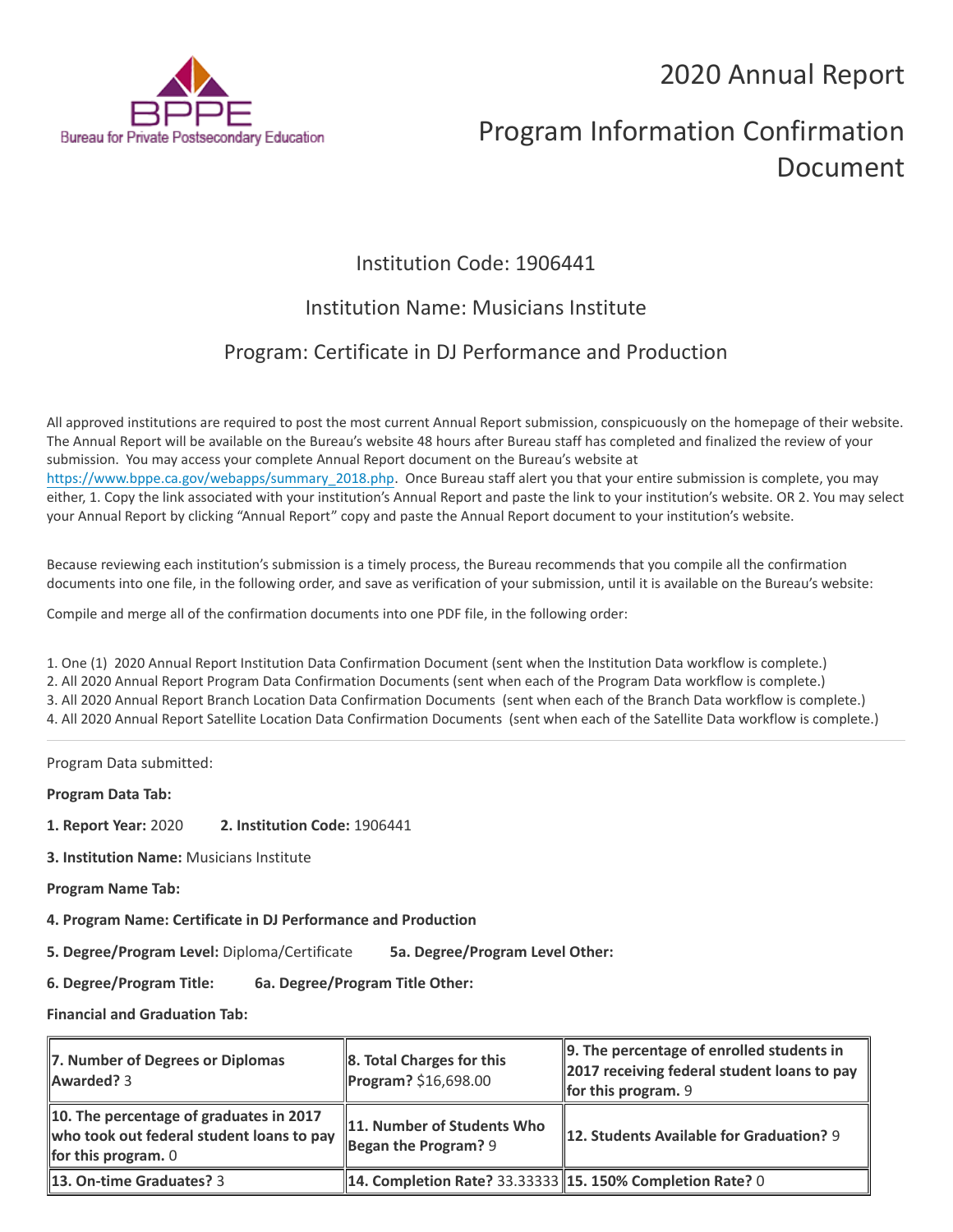## **16. Is the above data taken from the Integrated Postsecondary Education Data System (IPEDS) of the United States Department of Education?** Yes

## **Placement Data Tab:**

CEC § 94929.5 requires institutions to report placement data for every program that is designed or advertised to lead to a particular career, or advertised or promoted with any claim regarding job placement.

| 17. Graduates Available for<br><b>Employment?</b> 3                                                                                                                  | 18 Graduates Employed in the<br>Field? 1 | 19. Placement<br>Rate? 33.33333 |  |  |
|----------------------------------------------------------------------------------------------------------------------------------------------------------------------|------------------------------------------|---------------------------------|--|--|
| 20. Graduates Employed in the field                                                                                                                                  |                                          |                                 |  |  |
| 20a. 20 to 29 hours per week? $0$                                                                                                                                    | 20b. At least 30 hours per week? 1       |                                 |  |  |
| $\ $ 21. Indicate the number of graduates employed                                                                                                                   |                                          |                                 |  |  |
| 21a. In a single position in the field of study: 1<br>21b. Concurrent aggregated positions in the field of<br>study: $0$                                             |                                          |                                 |  |  |
| 21c. Freelance/self-employed: 0<br>21d. By the institution or an employer owned by the institution, or<br>an employer who shares ownership with the institution: $0$ |                                          |                                 |  |  |

### **Exam Passage Rate Tab:**

5 CCR §74112(j) requires the institution to collect the exam passage data directly from its graduates if the exam passage data is not available from the licensing agency.

### **22. Does this educational program lead to an occupation that requires State licensing?** No

### **22a. Do graduates have the option or requirement for more than one type of State licensing exam?**

 **Option/Requirement #1: Option/Requirement #2: Option/Requirement #3: Option/Requirement #4:**

**Exam Passage Rate - Year 1 Tab:**

**23. Name of the State licensing entity that licenses the field:** No

**24. Name of Exam?**

| 25. Number of Graduates Taking | 26. Number Who Passed the | 27. Number Who Failed the | $\ $ 28. Passage |
|--------------------------------|---------------------------|---------------------------|------------------|
| <b>State Exam?</b>             | <b>State Exam?</b>        | <b>State Exam?</b>        | Rate?            |

**29. Is This Data from the State Licensing Agency that Administered the Exam? 29a. Name of Agency:**

**30. If the response to #29 is "No", provide a description of the process used for Attempting to Contact Students.**

**Exam Passage Rate - Year 2 Tab:**

**31. Name of the State licensing entity that licenses the field:**

**32. Name of Exam?**

| 33. Number of Graduates Taking | 34. Number Who Passed the | <b>35. Number Who Failed the</b> | $\parallel$ 36. Passage |
|--------------------------------|---------------------------|----------------------------------|-------------------------|
| <b>State Exam?</b>             | <b>State Exam?</b>        | <b>State Exam?</b>               | $\parallel$ Rate?       |

**37. Is This Data from the State Licensing Agency that Administered the Exam? 37a. Name of Agency:**

**38. If the response to #37 is "No", provide a description of the process used for Attempting to Contact Students.** 

**Salary Data Tab:**